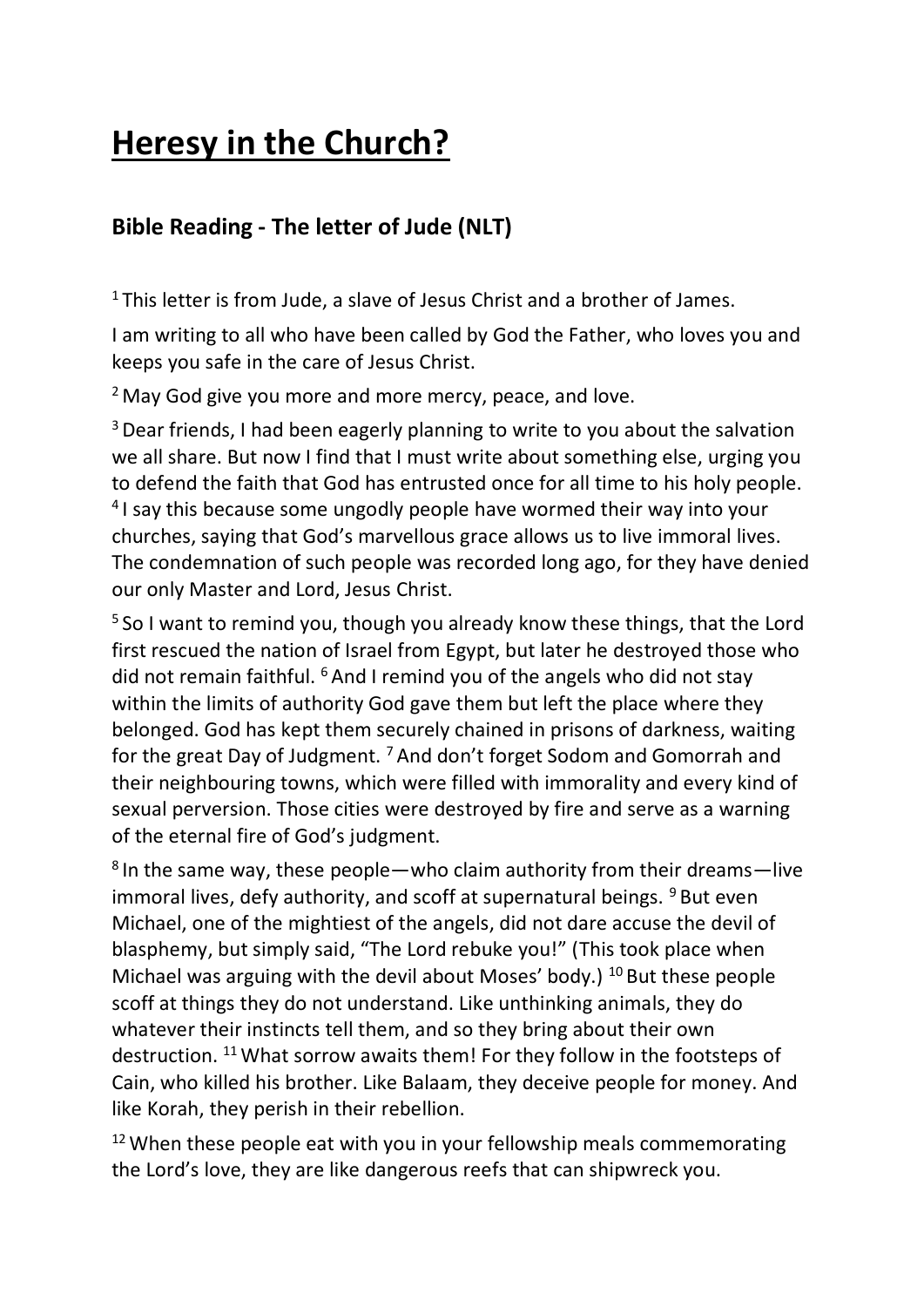They are like shameless shepherds who care only for themselves. They are like clouds blowing over the land without giving any rain. They are like trees in autumn that are doubly dead, for they bear no fruit and have been pulled up by the roots. <sup>13</sup> They are like wild waves of the sea, churning up the foam of their shameful deeds. They are like wandering stars, doomed forever to blackest darkness.

 $14$  Enoch, who lived in the seventh generation after Adam, prophesied about these people. He said, "Listen! The Lord is coming with countless thousands of his holy ones <sup>15</sup> to execute judgment on the people of the world. He will convict every person of all the ungodly things they have done and for all the insults that ungodly sinners have spoken against him."

 $16$  These people are grumblers and complainers, living only to satisfy their desires. They brag loudly about themselves, and they flatter others to get what they want.

<sup>17</sup> But you, my dear friends, must remember what the apostles of our Lord Jesus Christ predicted. <sup>18</sup> They told you that in the last times there would be scoffers whose purpose in life is to satisfy their ungodly desires. <sup>19</sup> These people are the ones who are creating divisions among you. They follow their natural instincts because they do not have God's Spirit in them.

 $20$  But you, dear friends, must build each other up in your most holy faith, pray in the power of the Holy Spirit,  $^{21}$  and await the mercy of our Lord Jesus Christ, who will bring you eternal life. In this way, you will keep yourselves safe in God's love.

<sup>22</sup> And you must show mercy to those whose faith is wavering. <sup>23</sup> Rescue others by snatching them from the flames of judgment. Show mercy to still others, but do so with great caution, hating the sins that contaminate their lives.

 $24$  Now all glory to God, who is able to keep you from falling away and will bring you with great joy into his glorious presence without a single fault. <sup>25</sup> All glory to him who alone is God, our Saviour through Jesus Christ our Lord. All glory, majesty, power, and authority are his before all time, and in the present, and beyond all time! Amen.

#### **SERMON**

The scripture read to us today was the letter of Jude - the third shortest letter in the New Testament.

Not a letter often read in Church, perhaps, so who was Jude?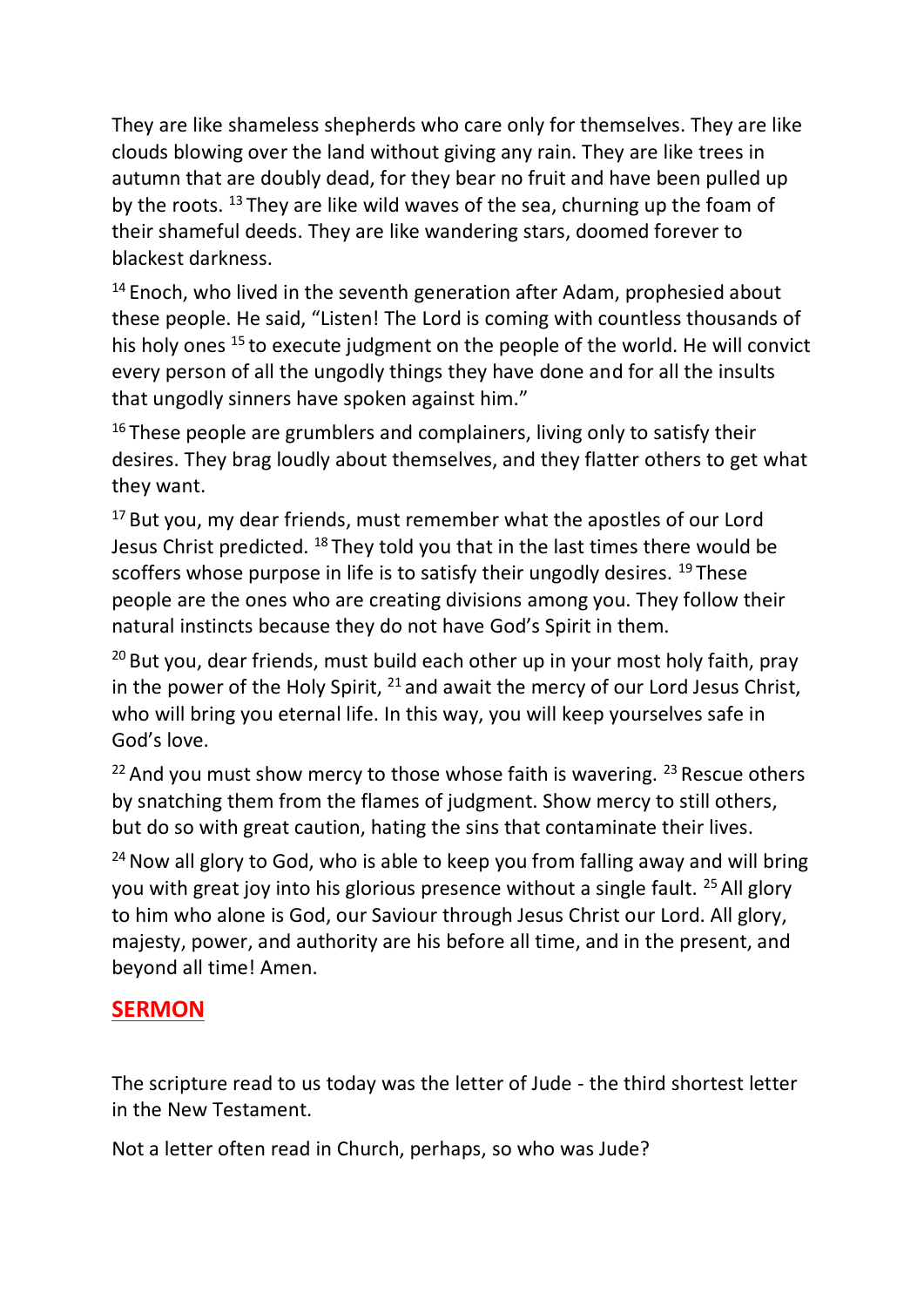Well it turns out that the name Jude is a shortened form of the Jewish name Judah or Judas. It was a very common name among the Jews, but Bible scholars have narrowed it down to Jude, the brother of Jesus.

Apparently, Jude wrote his letter both to Jewish and gentile believers and its purpose was to correct a heresy which some individuals were attempting to teach members of the early Church.

So why has God asked me to talk to you about this letter today?

Heresy? Is today's Church engaged in aspects of heretical teaching? Well, bear with me for a moment or two.

The purpose of this letter was to be to teach people about the truth that salvation is available solely through faith in Jesus Christ. In verse 3 Jude says, *'My dear friends, I had been eagerly planning to write to you about the salvation we share, but…..'*

BUT….. Instead, Jude felt he must warn them about certain immoral men circulating amongst them who were perverting the grace of God (he tells us this in verse 4). Apparently these false teachers were trying to convince believers that being saved by grace gave them licence to sin, since 'their sins would no longer be held against them', they taught.

Have you found yourself being subtly - or even overtly - taught, that, 'you don't need to worry about that little sin, or that big sin; God will forgive you because you are covered by His wonderful grace'.

God's grace IS wonderful, but His grace (His unmerited favour and unconditional love), cannot abide sin and in fact God HATES sin and evil. We are reminded of this fact throughout the Old Testament, especially in the book of Deuteronomy.

Yes, if and when we confess our sin, 1 John 1 verse 9 reassures us that *'God is faithful and just to forgive us our sins and to cleanse us from all wickedness.'*

So, what's the fuss? Well, as in previous months, the message God wants me to bring today is once again a difficult one. You see, if we continue sinning and remain unrepentant, unbothered or uncaring about our sinful behaviour, then God's Word says something we need to take very seriously:

#### I**n Hebrews 10 v 26 and 27 it says this:**

*'Dear friends, if we deliberately continue sinning after we have received knowledge of the truth, there is no longer any sacrifice that will cover these sins. There is only the terrible expectation of God's judgment and the raging fire that will consume his enemies.'*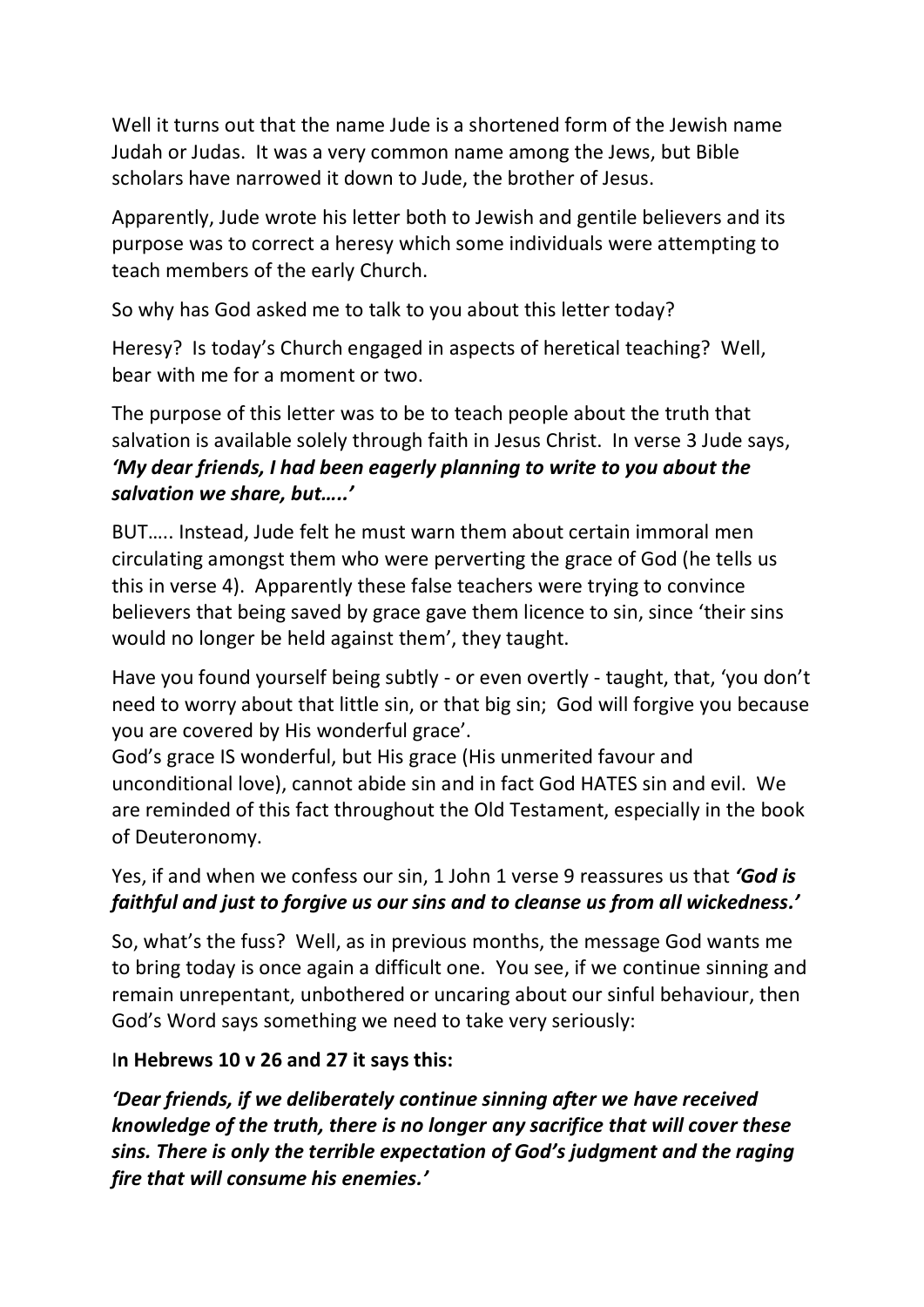Peter warns us similarly In 2 Peter chapter 2

There are many other Old Testament, as well as New Testament, Scriptures that give us the same or similar warnings. For example you could read 2 Kings 22, Psalm 7, Jeremiah 36, Acts 2, Luke 13, the list really is quite extensive….

Jude was only too aware of this; so much so, that he felt it imperative to warn the early Church and teach them the truth about God's saving grace, and tell them of the condemnation and punishment from God that such heretical teachers can expect.

In verses 5 to 7 he warns his readers with three examples that those who do not repent of their sin are doomed to destruction. First he reminds us that God destroyed those Israelites who did not remain faithful to Him after He brought them out of slavery in Egypt.

Secondly Jude tells us that even angels who have been disobedient to God are imprisoned awaiting judgement;

And thirdly he refers to what happened to the immoral and sexually perverted people of Sodom and Gomorrah - They were destroyed by fire.

Eight verses of Jude's short letter describe the behaviour of the apostate teachers at that time.

Here is a list of some of their character traits:

In verse 8 we learn they are immoral and reject authority. Study Bible notes strongly suggest the phrase '*live immoral lives'* here in the NLT version or '*pollute their own bodies'* as it is rendered in the NIV translation, is a direct reference by Jude to sexual perversion, and homosexuality in particular. If so, it is no wonder such men would not come under the authority of church leaders. In those days homosexuality was scorned upon. Today, there is a growing number of churches and leaders who are happy to accept overtly practicing homosexuals into membership and even into positions of leadership.

I prepared this part of my sermon on 15<sup>th</sup> January 2016 and as I did so, the Archbishop of Canterbury was spending the week with senior Bishops and church leaders at a meeting of global church delegates in Canterbury. I learned from the BBC News that on that very day the meeting took the decision to suspend the US Episcopal Church from the Anglican communion due to its liberal views about homosexuality and what it and the world calls 'gay marriage'. In God's eyes this cannot constitute a marriage - it is wicked and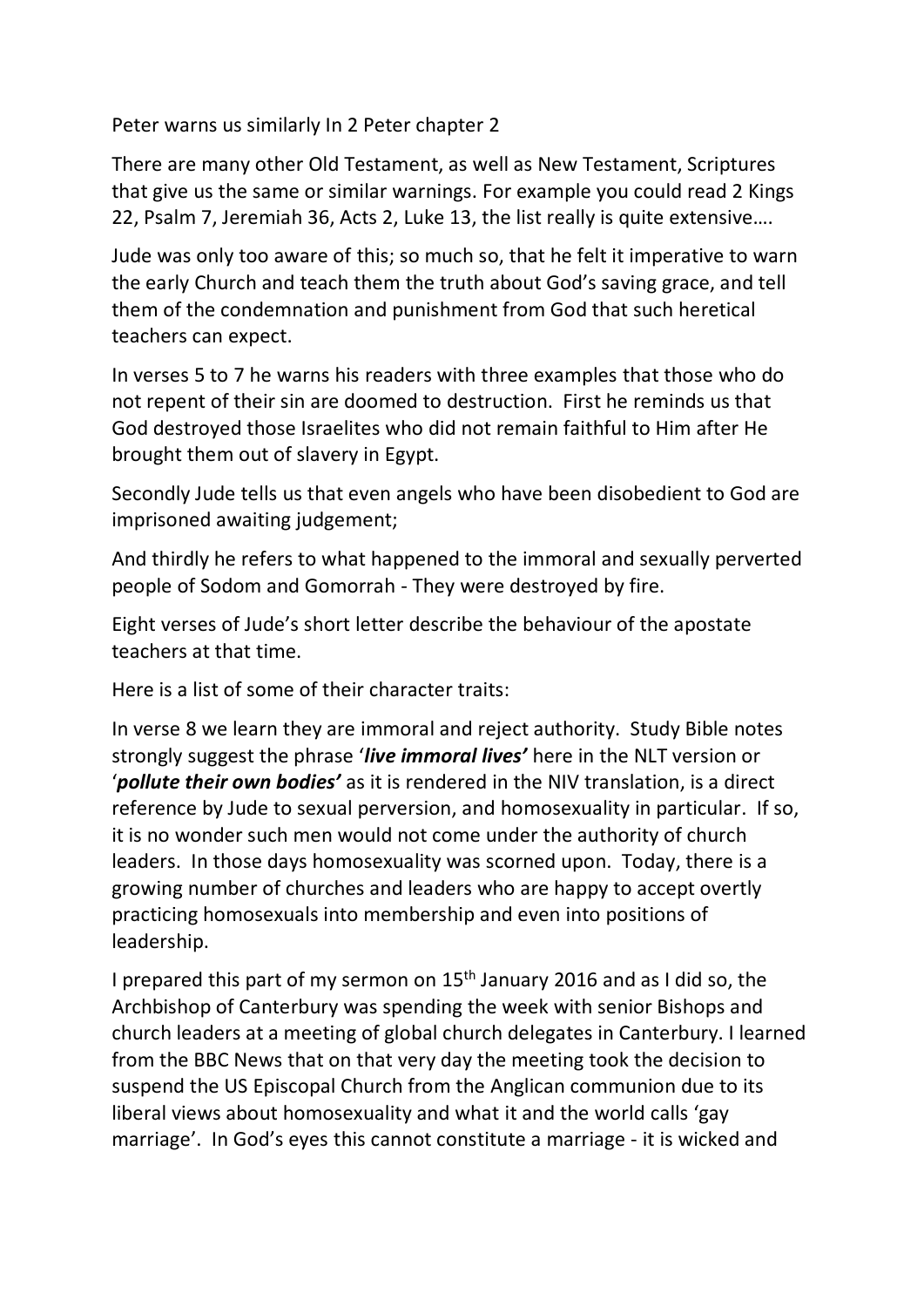contrary to His Holy Word! As we here know, Biblical marriage is the union of a man to a man or a woman to a woman.

Furthermore, I was particularly troubled in my spirit last Saturday when the BBC News reported that a new survey showed, for the first time, that more Anglicans in England support gay and lesbian couples marrying, than oppose it.

Now, I am only too aware that The Bible says we are called to love all people including those who have chosen a homosexual or lesbian lifestyle but we are to hate all sin, just as God does, whether it involves people of the same sex or the opposite sex. This is both an Old Testament and a New Testament truth.

Leviticus chapter 18 describes homosexual sex as '*detestable'* to God and Romans chapter 1 defines lesbian and homosexual sex as *'a perversion*.'

I felt a need to speak clearly about these matters today, in obedience to God, since many church leaders and preachers seem to prefer to avoid the subject.

Returning now to Jude's letter. Jude describes the apostate teachers of his time as '*ungodly men who have wormed there way into the churches'.*

Sadly, it seems to me that increasingly today, there is a blasé acceptance by the Church to permit those men and women who are worming their way into churches, to share their own teaching, which bears little or no resemblance to the Word of God!

No wonder that 2 Timothy 4 verse 3 warns us as follows:

#### *'A time is coming when people will no longer listen to sound and wholesome teaching. They will follow their own desires and will look for teachers who will tell them whatever their itching ears want to hear'.*

I and many like me, believe that time is upon us!

Coming back to the Scripture passage; in verse 10, Jude tells us these false teachers scoff at things they do not understand and do whatever things their instincts tell them – he compares them to animals and says their ungodly ways will bring about their own downfall.

He goes on in verse 11 to tell us that they follow in the evil steps of Cain, Balaam and Korah and they will perish in their rebellion.

You may recall that Cain murdered his brother Abel, Balaam deliberately disobeyed God and his donkey was miraculously given a voice by God in order to rebuke the man; and little known Korah was one of Esau's sons. He rebelled by doing something expressly forbidden by God (in his case burning incense)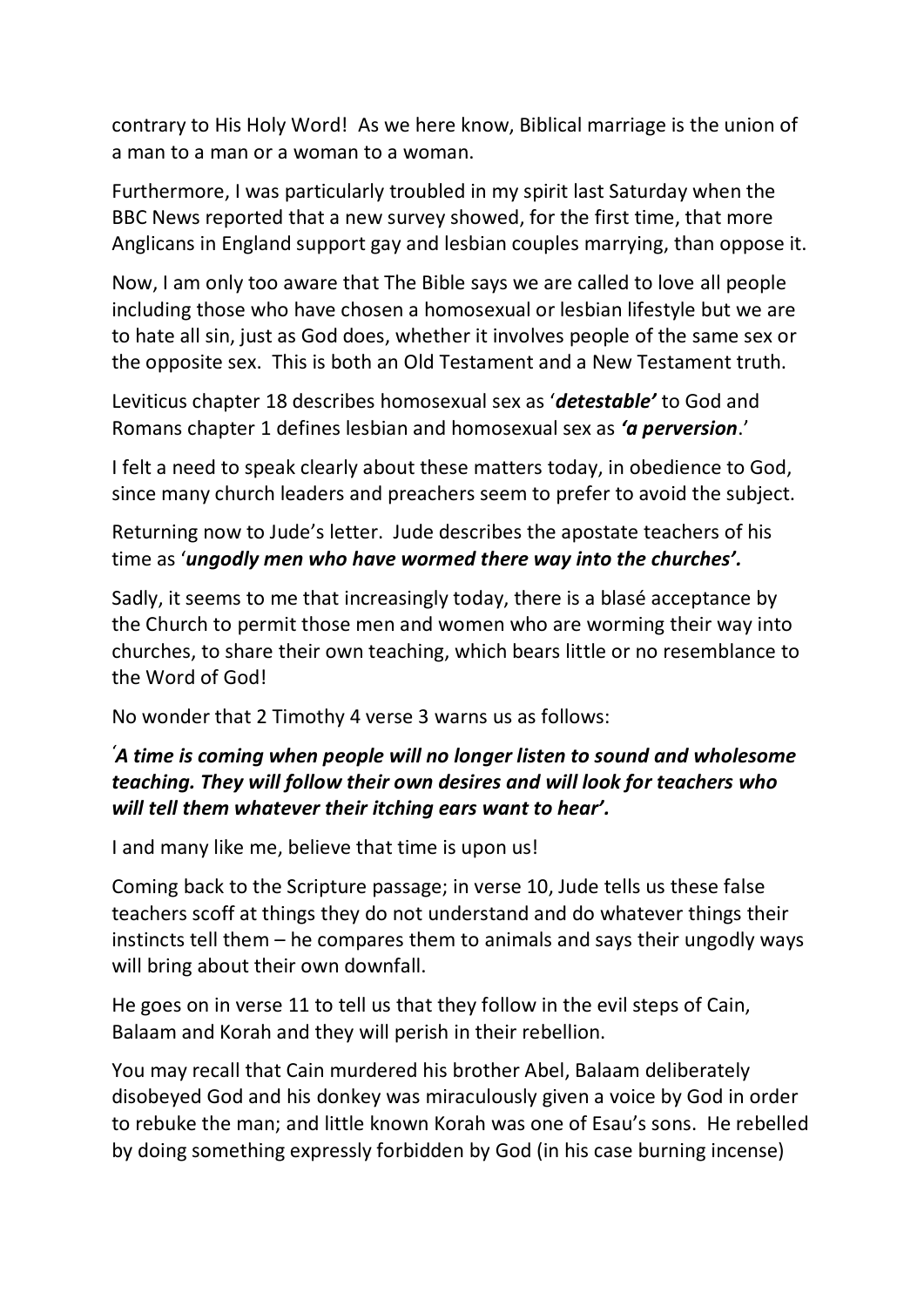and God opened up the ground and it swallowed him alive killing him and his entire family.

This is quite serious stuff isn't it?

And, let's remind ourselves here of something very important. Jude is talking to New Testament Church members. And he says that people under the New Covenant grace of God who are rebellious, will be judged just as people were in Old Testament times!

Verses 12 and 13 tell us even more about these heretical teachers: they are dangerous and their teaching can shipwreck our faith, they are totally selfish, they promise things but do not deliver, and they are dead, and so bear no fruit. Jude says '*They are doomed forever to blackest darkness'.*

'*Doomed forever'*, says Jude; God's grace will NOT save them or people today who are like them – unless they repent! Do not listen to or be swayed by such teachers. Let me encourage us all to check what we are being taught at Church or in Christian books, by so-called men of God, to ensure their teaching is in line with the Holy Scriptures. If their teaching doesn't stack up, discard and flee from it, lest it shipwrecks your faith. Jesus, Himself warns us about these people. In Matthew 7 verses 15 and 16 He says: *"Beware of false prophets who come disguised as harmless sheep but are really vicious wolves. You can identify them by their fruit, that is, by the way they act"*.

So if they do not act in accordance with the Word of God then consider them vicious wolves who are out to deceive you and destroy your faith.

In verse 14, Jude quotes Enoch who prophesied hundreds of years earlier that *'these people are grumblers and complainers living only to satisfy themselves.'* 'They flatter others' he said 'in order to get what they want.'

We are to be on the lookout for signs of these things in anyone who leads our churches, and also those who are from outside our church but are invited to preach and teach our congregations.

This is why I remind you to test everything I say here against what you read in Scripture.

After telling us about these people, Jude then reminds us what the apostles said concerning these End-Times false teachers – their sole purpose would be to '*satisfy their own desires'*. He said they would create division amongst the Church (which we see even more so today with every passing decade).

What are the two biggest things that are causing division in the Church today? Homosexuality and 'gay marriage'.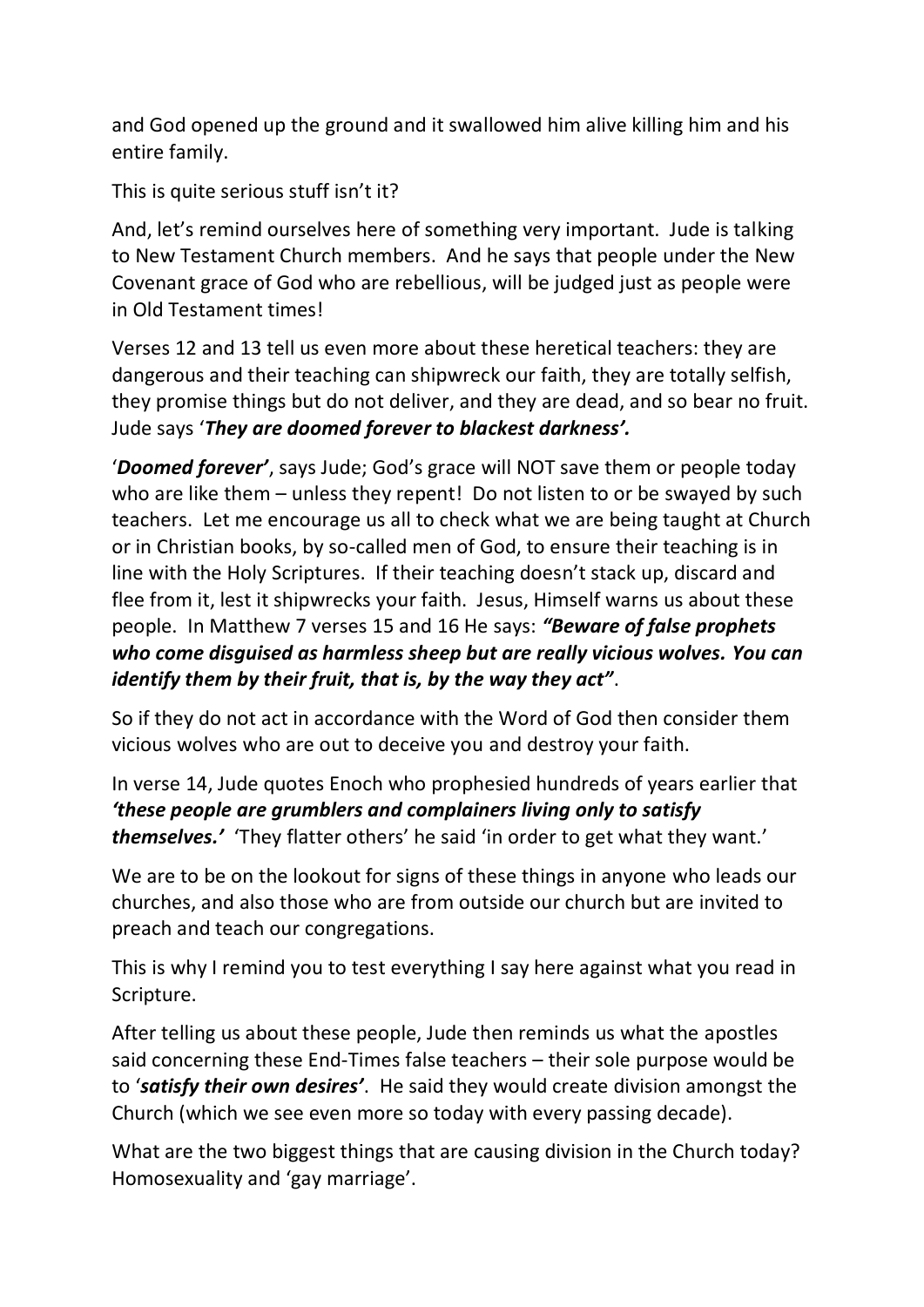And what is the root cause of people causing division in the Church with their heretical and false teaching?

Jude tells us in verse 19. '*They do not have God's Spirit in them.'* 

The Holy Spirit is 'the comforter' as Jesus called Him when he promised to send Him to us. The role of the Holy Spirit is to sanctify us, and make us holy like Jesus, in every possible way.

If these teachers do not have God's Spirit in them, then they cannot produce the fruit of the Spirit which according to Galatians chapter 5 is love, joy, peace, patience, kindness, goodness, faithfulness, gentleness, and self-control.

When the Holy Spirit is invited to take up residence in your soul, He will illuminate the Word of God for you. He will check your Spirit (if you consider doing or saying something ungodly), and He will gradually make you aware of false teaching.

Jude concludes now by sharing with his audience the antidote to these heretical teachers.

He says this:

## *'Build each other up in your faith.'*

Next, he says '*Pray in the power of the Holy Spirit'*. There truly is power in prayer, and, if God is speaking to you today, or convicting you of something that's not right in your life, please do feel free to ask one of us to pray with you privately before you leave.

The third antidote to false teachers is this: *'Await the mercy of the Lord Jesus Christ who WILL bring you to eternal life'*. He could say that because his hearers were born again believers. What an awesome promise for all who truly believe – that Jesus will bring us to eternal life.

He goes on:

## *'Keep yourselves safe in God's love.'* And '*Show mercy to those whose faith is wavering.'*

#### Finally Jude says, *'show mercy to still others, but do so with great caution, hating the sins that contaminate their lives.'*

If a brother or sister in Christ confesses some sin or other to you, pray with them and encourage them, but be sure to remind them that God hates all sin, but also that He will forgive all who truly repent.